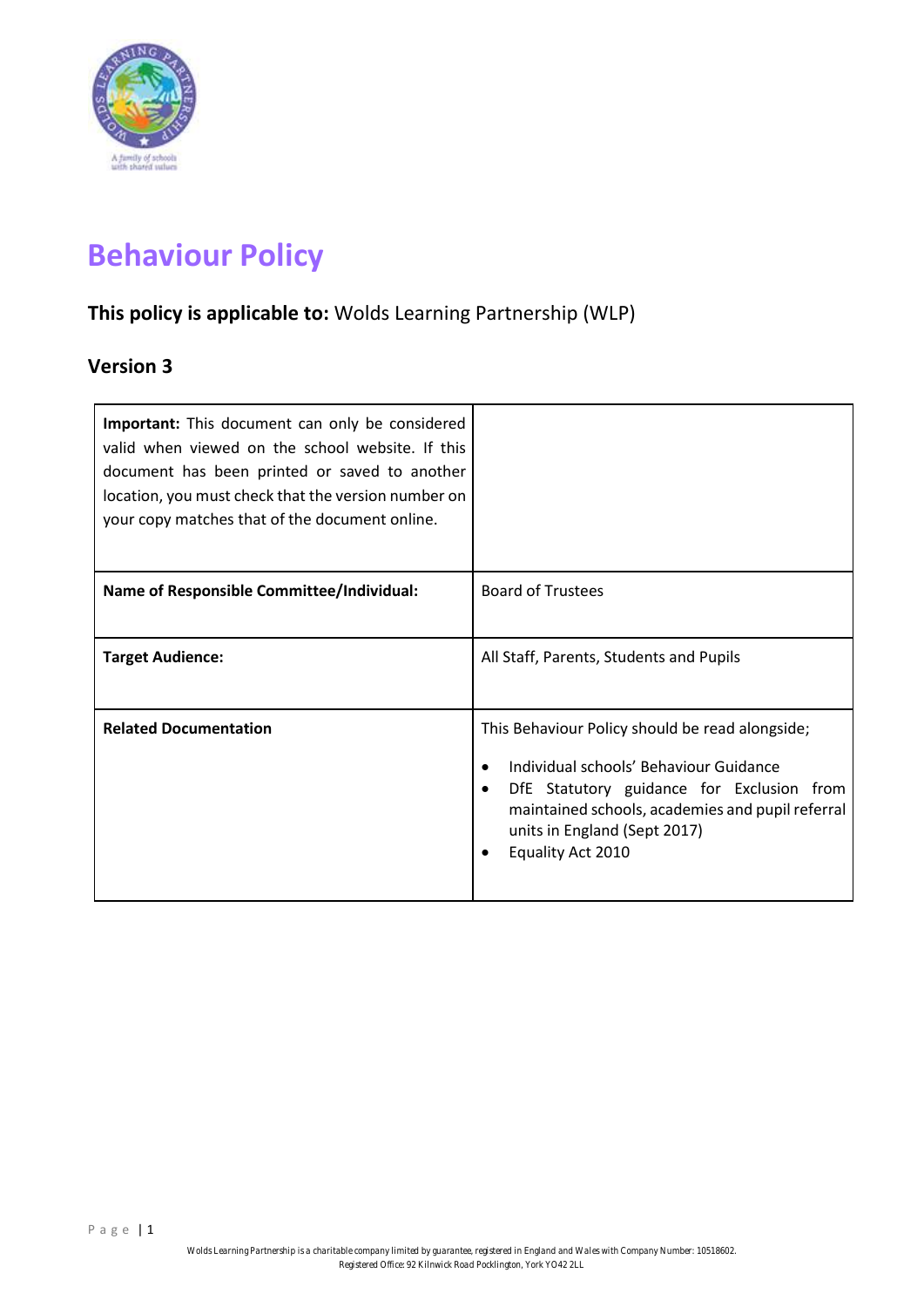

## **Introduction**

The Department for Education states that 'Schools must apply their behaviour policies in a consistent, rigorous and non-discriminatory way and all areas of their application must be monitored routinely to satisfy legal requirements under race, disability and gender discrimination law'. This policy, along with the associated policies and the school's monitoring and self-evaluation process, fully takes the aforementioned requirement into account and has adopted the **'Exclusion from maintained schools, Academies and pupil referral units in England** – **A guide for those with legal responsibilities in relation to exclusion'**. The aim of this policy is to be inclusive, fair and equitable whilst managing and improving behaviour.

*"Good behaviour in school is important to their (students) future success. Pupils have the right to come to school and focus on their studies, free from disruption"* (Department of Education White Paper 2010)

*"Behaviour is crucially linked to motivation, achievement and hence to standards"* (Lund 1996)

*"Effective behaviour policies separate the child from the behaviour. They say 'we want you – we do not want this behaviour"* (Lund 1996)

# **Aims of the Policy**

- To promote a positive environment in teaching areas and around school where learning can be effective and staff, pupils/students feel safe and respected.
- To minimise low level disruption so that the maximum amount of time is available for learning.
- To encourage and develop a sense of personal responsibility and accountability by pupils/students and emphasise that they make clear choices regarding their behaviour.
- To ensure that pupils/students, staff, parents & governors are fully aware of:
	- The expected behaviour of pupils/students within lessons and around school.
	- Clearly defined and graduated, rewards for good behaviour and consequences for poor behavior.
- To develop systems of recording that ensure detailed information on pupil/student behaviour (positive & negative) can be easily accessed by staff as required.
- To communicate with parents quickly where significant positive or negative intervention has taken place.

## **Principles**

- Pupils/students are made aware that **they** make a clear **choice** when deciding how to behave and understand how this impacts on their own and other pupils/students learning.
- Rewards will be attained by the majority of pupils/students.
- The balance should be largely in the favour of celebrating and rewarding positive behaviours. It should bring about a positive ethos where the emphasis is on rewards, but where pupils/students, staff and parents/carers are clear of consequences of any behaviour that hinders learning.
- Expectations regarding behaviour will be displayed in all teaching areas. Most expectations will be common across the school. However, flexibility is important and therefore some will be specific to cater for a department's specialist needs e.g. technology, science, PE etc.
- Confrontation is avoided by staff clearly stating a clear, pre-agreed consequence for failing to meet expectations.
- Sanctions are clear and escalated fairly and consistently by all staff where a pupil/student chooses a behaviour that is inappropriate.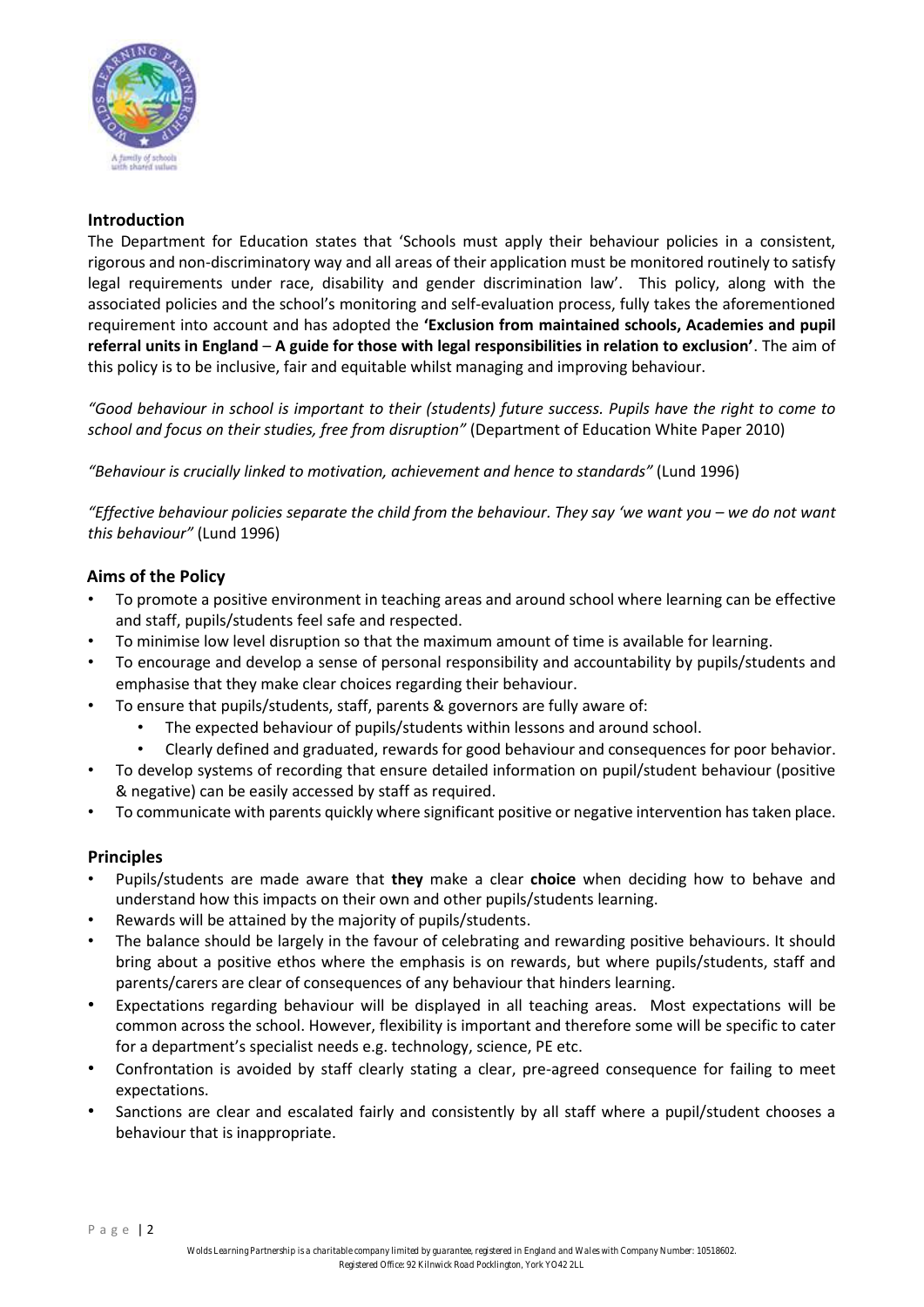

## **Expectations**

Clear expectations are vital in making sure that pupils/students know the boundaries in which they should behave. However, this list is not intended to be exhaustive, or to replace the agreed 'Code of Conduct' of each school.

#### **Expectations in the classroom**

- Arrive on time, fully equipped, in full school uniform and ready to start the lesson in silence.
- Listen carefully (without talking) when a member of staff or another pupil/student is talking to the class.
- Do as you are told by a member of staff without discussion.

#### **Expectations around the school**

- Do as you are asked by all staff.
- Arrive at lessons on time you will need a note from a member of staff if you are late.
- Be polite, use inoffensive language and respect the feelings of others.
- Eat and drink in the areas provided. Remember no chewing gum.
- Place litter in the bins provided.
- Wear full school uniform in class, whenever you are in a building and when moving between lessons (if applicable to individual school guidance)
- This is a smoking free site.

#### **Rewards**

The WLP community is committed to recognising the achievements of pupils/students and rewarding these achievements appropriately. We believe that praise and positive reinforcement of good attitude, progress, behaviour, academic or sporting achievement or other contribution within or outside of school is an effective motivator. (Please see individual school behaviour guidance).

#### **Sanctions**

Where a pupil/student chooses not to follow an agreed expectation, sanctions should be used in a hierarchical way to support learning. (Please see individual school behaviour guidance). A pupil/student will always start a lesson with a 'clean slate'. Restoring the working relationship and placing the emphasis back onto rewarding their positive behaviour is important.

#### **Exclusions**

This can be fixed term or permanent and only the Head (or the Deputy in their absence) can exclude a pupil/student.

A decision to exclude a pupil permanently should only be taken:

- In response to a serious breach, or persistent breaches, of the school's behaviour policy
- Where allowing the pupil to remain in school would seriously harm the education or welfare of the pupil or others in the school *(para 16 DfE Guidance 2017)*

Exclusion will be considered when:

- There is an assault (or attempted assault) on a member of staff or pupil/student.
- A pupil/student is in possession of a weapon/prohibited substance.
- There is extreme rudeness/abuse towards a member of staff.
- A previously agreed contract has been broken.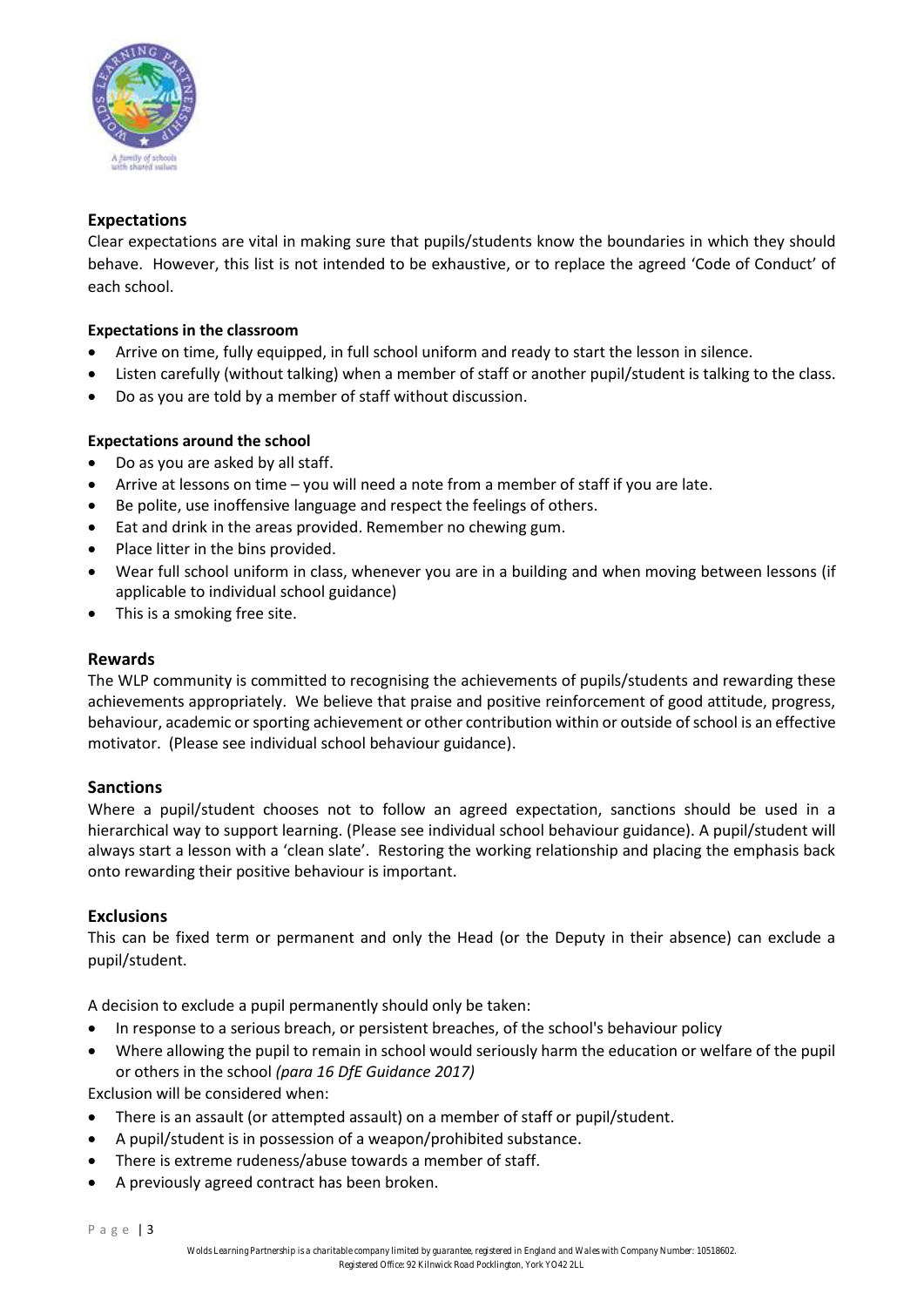

- There is cumulative misbehaviour.
- There is significant or persistent defiance/disruption.
- There is repeated refusal to accept sanctions (detentions, displacement or unit referral).
- Serious and unacceptable behaviour causing distress to pupils/students (for example, cyberbullying/racism/homophobic bullying).
- Serious and unacceptable behaviour causing distress to staff.

A pupil/student dealing in prohibited substances or brandishing an offensive weapon can expect to be permanently excluded.

Pupils/students may be withdrawn from lessons whilst an incident is fully investigated and to ensure that exclusion does not take place in the 'heat of the moment'. Pupils/students will be given an opportunity to provide statement(s) and *'when establishing the facts in relation to an exclusion decision the head teacher must apply the civil standard of proof, i.e. 'on the balance of probabilities' it is more likely than not that a fact is true, rather than the criminal standard of 'beyond reasonable doubt'. (para 8 DfE guidance 2017)*

Parents will be informed of any exclusion by a telephone and a letter will also be sent home.

#### **Fixed Term Exclusion & Sixth Day Provision**

A pupil/student can be excluded for one or more fixed periods which, when aggregated, do not exceed a total of 45 school days in any one school year. The decision to exclude a pupil/student will be taken on a balance of probabilities and will take into account the seriousness of breaches of the school's behaviour policy, including persistent disruptive behaviour.

In the majority of situations fixed term exclusions will be between 1 to 5 days - work will be set by the school during this period. Pupils/students who are excluded for a period of 6 days or longer will be provided with alternative educational provision, which will normally be off-site.

#### **Reintegration Interview**

A reintegration interview will be arranged with the parent/carer during or following the expiry of any exclusion. The aim of the reintegration interview is to assist the reintegration of the pupil and promote the improvement of his or her behaviour. The reintegration interview will also provide an opportunity to emphasise the importance of parents working with the school to take joint responsibility for their child's behaviour.

#### **Exclusions and The Equality Act 2010**

The Equality Act 2010: Part 6, defines a disabled person as 'someone who has a physical or mental impairment which has a substantial and long term effect on his or her ability to carry out normal day to day activities'. Pupils/students to whom this definition applies will receive support and intervention as outlined below but will also benefit from the two key duties summarised as:

- A less favourable treatment duty.
- A reasonable adjustment duty.

To prevent discrimination **the WLP will not**: treat pupils/students less favourably for a reason related to their disability than to someone to whom that reason does not apply, without justification. To prevent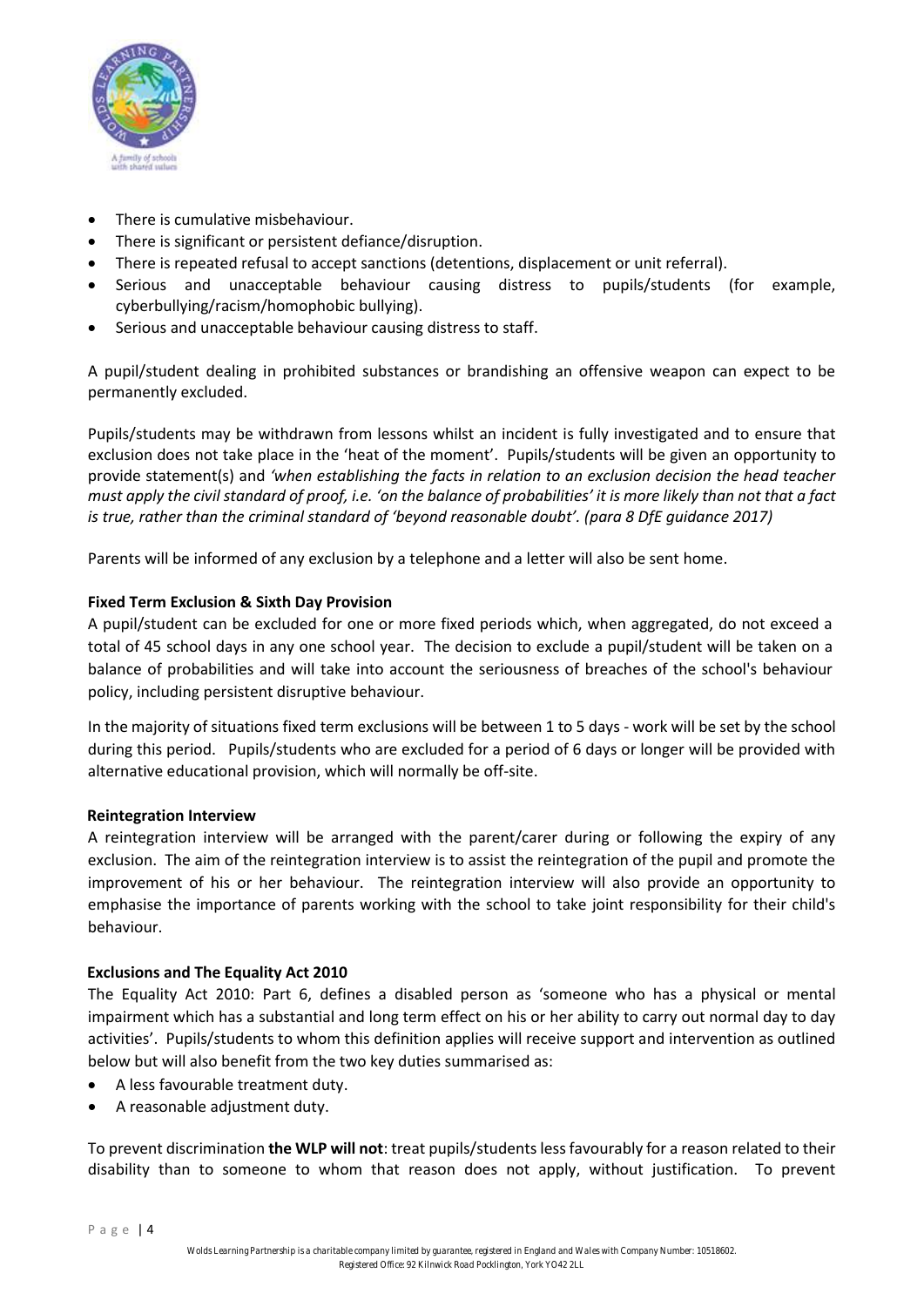

discrimination **the WLP will not fail** to take reasonable steps to ensure that disabled pupils/students are not placed at substantial disadvantage, in comparison with pupils who are not disabled, without justification.

#### **Reasonable Adjustment and Justification**

Each school will make 'reasonable adjustments' to the application of the behaviour policy. Reasonable adjustments are aimed at preventing discrimination and reducing the risk of exclusion. Reasonable adjustment can be taken in the form of:

- Use of individual behaviour plans (IBPs).
- Friendship circles, buddy, mentor.
- Internal exclusion.
- Inclusion in intervention programme.
- Support from Educational Behavioural Psychology Support Team (EBPST), Special Educational Needs Support Services (SENSS), Child Adolescent Mental Health Service (CAMHS).

*'The exclusion rates for certain groups of pupils are consistently higher than average. This includes: pupils*  with SEN; pupils eligible for Free School Meals; looked after children; and pupils from certain ethnic groups. *The ethnic groups with the highest rates of exclusion are: Gypsy / Roma; Travellers of Irish Heritage; and Black Caribbean communities.* 

*In addition to the approaches on early intervention set out above, Head teachers should consider what extra support might be needed to identify and address the needs of pupils from these groups in order to reduce their risk of exclusion. For example, schools might draw on the support of Traveller Education Services, or other professionals, to help build trust when engaging with families from Traveller communities'. (para. 21/22 DfE Guidance 2017)* 

#### **Exclusion Appeals and Reviews**

Fixed term and permanent exclusion letters include details of all appeal procedures. Where the Head has permanently excluded a student, the Governing Body will consider reinstatement of the pupil/student within 15 school days of receiving notification.

The Governing Body's duty to review the Head's exclusion decisions are summarised in Annex 1. This process is in line with statutory guidance from the DfE. Should a Governing Body decide not to reinstate a permanently excluded pupil/student, parents may appeal that decision within 15 school days. The appeal will be heard by an independent review panel. An independent review panel cannot make the Governing Body reinstate a student but may direct the Governing Body to reconsider its decision.

## **Staff**

Where a member of staff feels that they require support with a group they should initially speak to their line manager. Leaders should support all members of their team in issues of classroom management. This may involve peer observations within the department to share good practice, meeting with the parents of demanding pupils/students and/or temporarily removing a pupil/student who is not responding. There will be an opportunity for staff to receive whole school training and in-service training (INSET) on an individual basis as part of the Continuing Professional Development (CPD).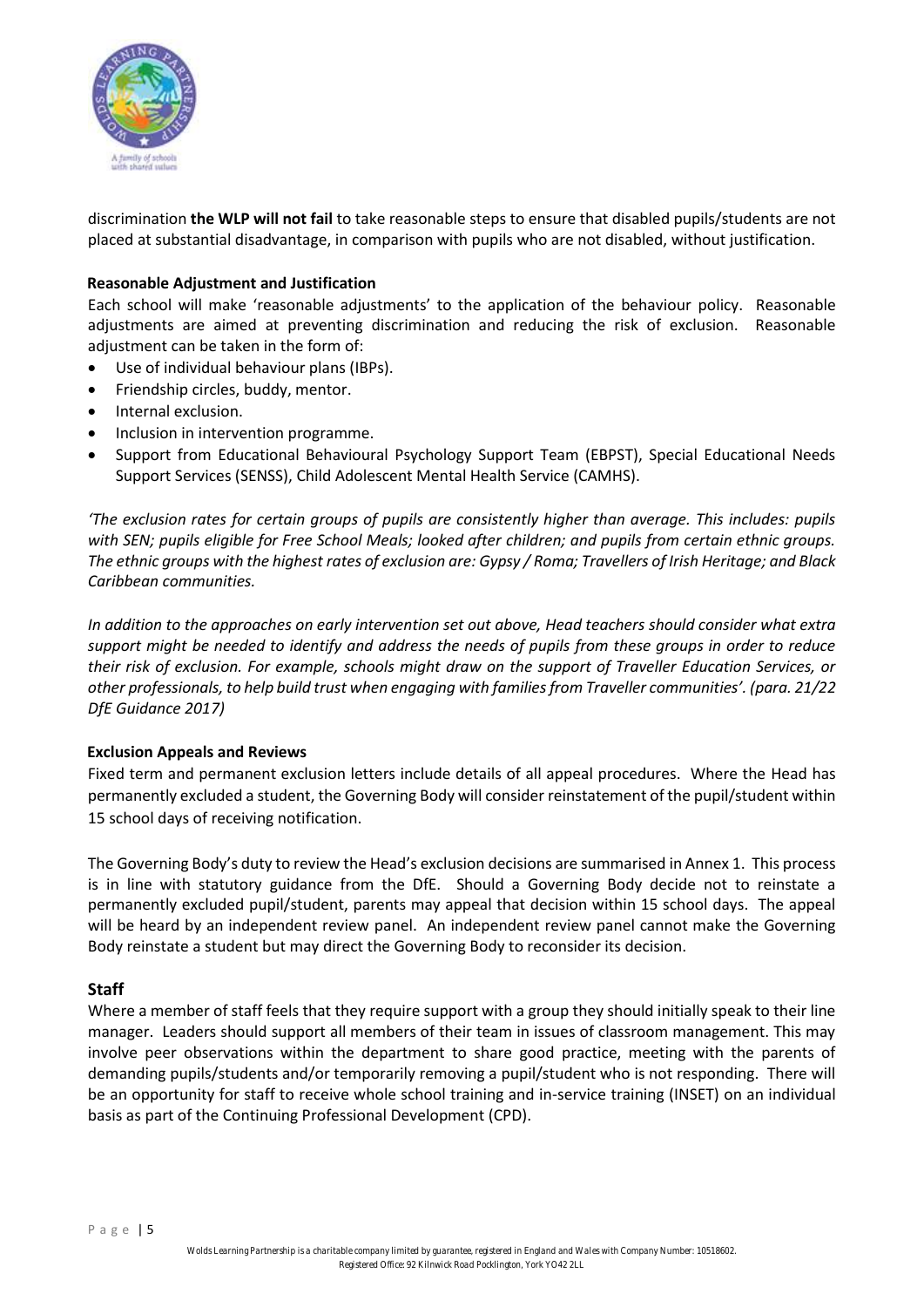

# **Consistency**

"The key characteristic of the successful policy is the consistency with which staff, having agreed a policy, apply it" (OFSTED)

It is vital that matters of behaviour management are approached in a positive and consistent way so that pupils/students can gain a clear idea of the boundaries, and so that they have a sense of 'justice' as any reward or sanction is given evenly. It also helps support the entire staff body if a collegiate approach is adopted and followed.